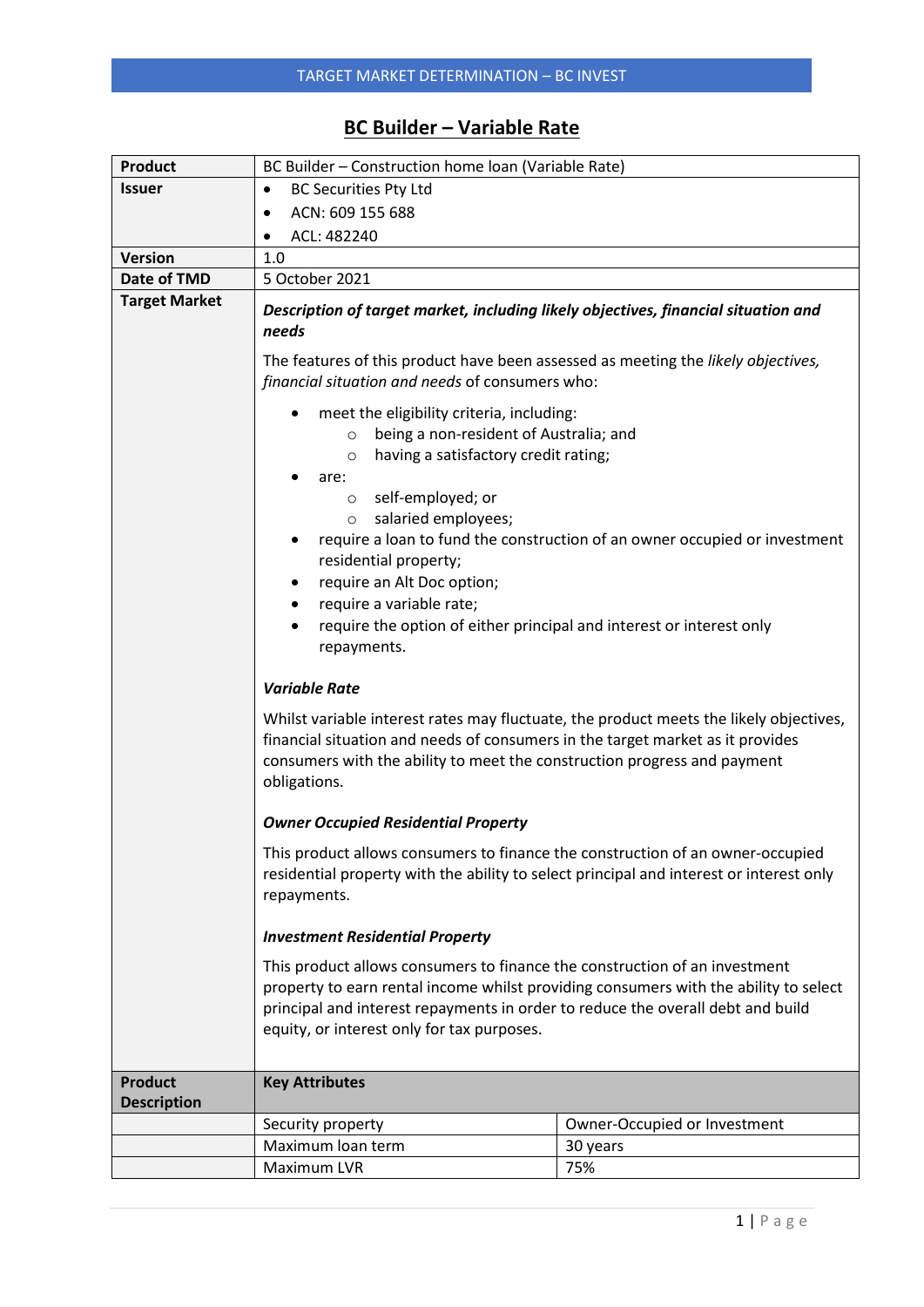## TARGET MARKET DETERMINATION – BC INVEST

|                                          | Minimum loan amount                                                                                                                                                                                                                                                                                                                           | \$150,000                                                                                                                                                          |
|------------------------------------------|-----------------------------------------------------------------------------------------------------------------------------------------------------------------------------------------------------------------------------------------------------------------------------------------------------------------------------------------------|--------------------------------------------------------------------------------------------------------------------------------------------------------------------|
|                                          | Maximum loan amount                                                                                                                                                                                                                                                                                                                           | \$900,000                                                                                                                                                          |
|                                          | Maximum single borrower exposure                                                                                                                                                                                                                                                                                                              | \$2,000,000                                                                                                                                                        |
|                                          | Repayment type                                                                                                                                                                                                                                                                                                                                | Principal & Interest<br>$\bullet$                                                                                                                                  |
|                                          |                                                                                                                                                                                                                                                                                                                                               | Interest Only                                                                                                                                                      |
|                                          | Fixed rate options                                                                                                                                                                                                                                                                                                                            | $1 - 5$ years                                                                                                                                                      |
|                                          | Interest only premium                                                                                                                                                                                                                                                                                                                         | Yes                                                                                                                                                                |
|                                          | Maximum IO period                                                                                                                                                                                                                                                                                                                             | 5 years                                                                                                                                                            |
|                                          | Fixed rate premium                                                                                                                                                                                                                                                                                                                            | Yes (varies by years)                                                                                                                                              |
|                                          | Alt Doc option                                                                                                                                                                                                                                                                                                                                | Yes                                                                                                                                                                |
|                                          | Offset account                                                                                                                                                                                                                                                                                                                                | Yes                                                                                                                                                                |
|                                          | Offset account premium                                                                                                                                                                                                                                                                                                                        | No                                                                                                                                                                 |
|                                          | Redraw                                                                                                                                                                                                                                                                                                                                        | No                                                                                                                                                                 |
|                                          | Security location                                                                                                                                                                                                                                                                                                                             | Metro & non-metro considered                                                                                                                                       |
|                                          | Security                                                                                                                                                                                                                                                                                                                                      | 1st registered real property mortgage                                                                                                                              |
|                                          | Application fee                                                                                                                                                                                                                                                                                                                               | Payable                                                                                                                                                            |
|                                          | Legal fee                                                                                                                                                                                                                                                                                                                                     | Payable us disbursements                                                                                                                                           |
|                                          | Annual package fee                                                                                                                                                                                                                                                                                                                            | Payable                                                                                                                                                            |
|                                          | Discharge fee                                                                                                                                                                                                                                                                                                                                 | Payable                                                                                                                                                            |
|                                          |                                                                                                                                                                                                                                                                                                                                               |                                                                                                                                                                    |
|                                          | Classes of consumers for whom the product may not be suitable                                                                                                                                                                                                                                                                                 |                                                                                                                                                                    |
|                                          | This product may not be suitable for consumers who                                                                                                                                                                                                                                                                                            |                                                                                                                                                                    |
|                                          | do not meet the issuer's eligibility criteria;<br>$\bullet$                                                                                                                                                                                                                                                                                   |                                                                                                                                                                    |
|                                          | are Australian residents;<br>$\bullet$                                                                                                                                                                                                                                                                                                        |                                                                                                                                                                    |
|                                          |                                                                                                                                                                                                                                                                                                                                               |                                                                                                                                                                    |
|                                          | are financing an established dwelling.<br>٠                                                                                                                                                                                                                                                                                                   |                                                                                                                                                                    |
| <b>Distribution</b><br><b>Conditions</b> |                                                                                                                                                                                                                                                                                                                                               |                                                                                                                                                                    |
|                                          | The following distribution channels and conditions have been assessed as being<br>appropriate to direct the distribution of the product to the target market:<br>$\bullet$<br>Mortgage Origination and Management Agreement<br>Mortgage brokers (subject to BID) - must be accredited by BC Invest to<br>$\bullet$<br>distribute this product | Mortgage Managers - must be authorised to distribute this product under a                                                                                          |
|                                          | The distribution channels and conditions are appropriate because our distributors<br>are:                                                                                                                                                                                                                                                     |                                                                                                                                                                    |
|                                          | subject to a higher duty under BID (mortgage brokers) to ensure that the<br>$\bullet$<br>product is in the best interests of the particular consumer<br>$\bullet$<br>suitability and eligibility;                                                                                                                                             | provided with detailed product specifications to enable assessment of customer                                                                                     |
|                                          | $\bullet$<br>eligibility criteria;                                                                                                                                                                                                                                                                                                            | trained on the BC Credit Policy to support the introduction of customers and<br>loan proposals that are consistent with this TMD and within our Credit Policy      |
|                                          | $\bullet$<br>$\bullet$                                                                                                                                                                                                                                                                                                                        | applications submitted by the Distribution partners include a Cover Sheet, Credit<br>Notes and recommendation for consideration by the BC Invest Credit Officer;   |
|                                          | TMD; and<br>loan applications are not accepted from distribution channels that are not                                                                                                                                                                                                                                                        | each application is assessed to ensure the application and customers eligibility<br>and situation is appropriate for the loan applied for and consistent with this |